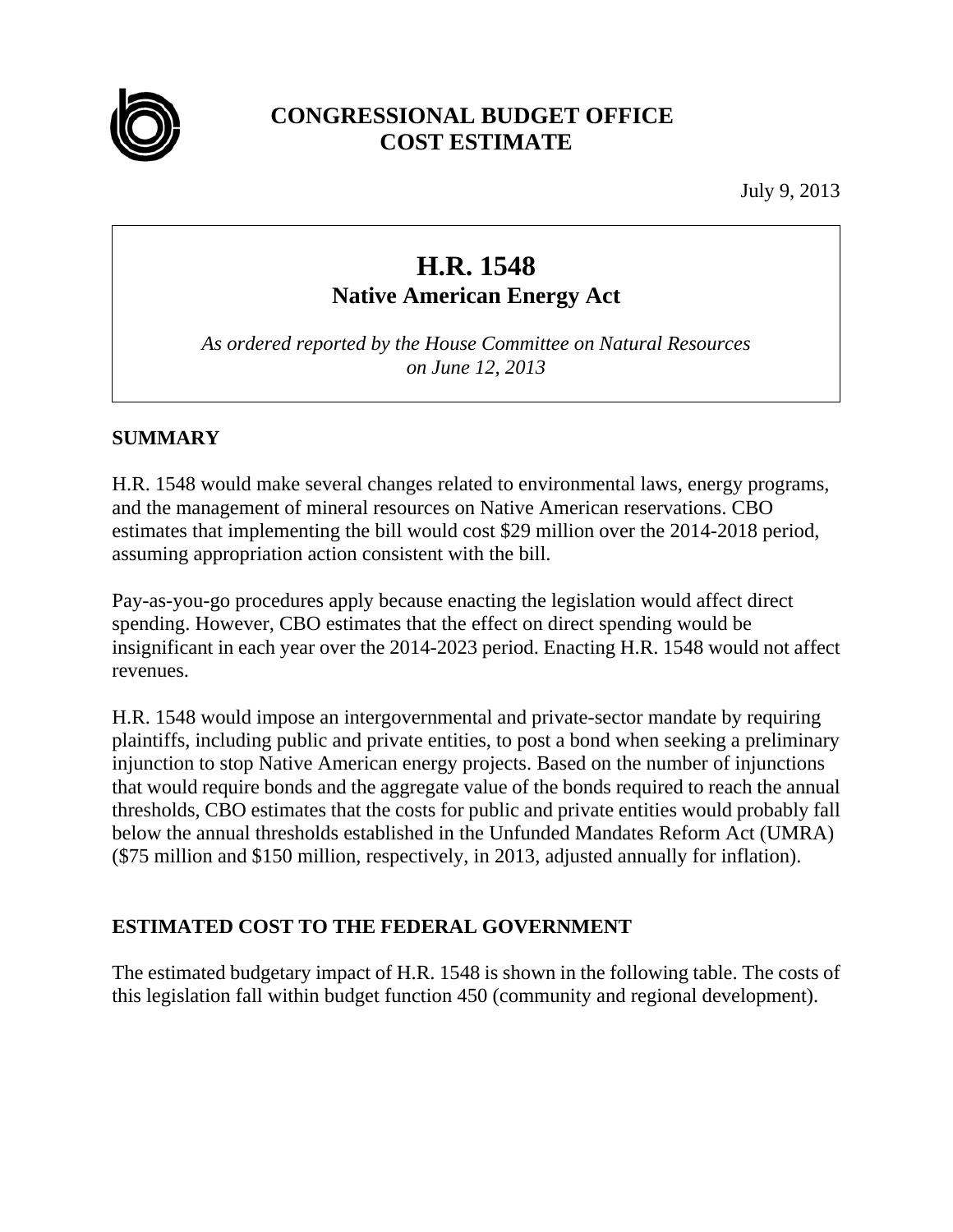|                                                     |      | By Fiscal Year, in Millions of Dollars |      |      |      |               |  |
|-----------------------------------------------------|------|----------------------------------------|------|------|------|---------------|--|
|                                                     | 2014 | 2015                                   | 2016 | 2017 | 2018 | 2014-<br>2018 |  |
| <b>CHANGES IN SPENDING SUBJECT TO APPROPRIATION</b> |      |                                        |      |      |      |               |  |
| <b>Estimated Authorization Level</b>                | 6    | 6                                      | 6    | 6    | 6    | 29            |  |
| <b>Estimated Outlays</b>                            | 6    | 6                                      | 6    | 6    | 6    | 29            |  |

#### **BASIS OF ESTIMATE**

For this estimate, CBO assumes that the legislation will be enacted near the end of 2013.

The bill would prohibit the Bureau of Land Management (BLM) from collecting fees for: applications for a permit to drill (APD) for oil or gas on tribal lands, oil or gas inspections on tribal lands, or nonproducing oil or gas leases on tribal lands. Under current law, BLM charges \$6,500 to process each APD. In 2012, BLM collected about \$6 million in APD fees for projects on Indian lands. BLM does not currently collect fees for oil or gas inspections or for nonproducing leases on tribal lands.

Those fees are authorized to be collected in annual appropriation acts, and therefore, the fee amounts are an offset to discretionary spending. CBO estimates that this provision of H.R. 1548 would reduce collections by \$6 million a year over the 2014-2018 period. That reduction in future collections for drilling permits would have the effect of increasing future net discretionary spending, assuming that future appropriation acts are consistent with the provisions of H.R. 1548.

CBO estimates that implementing other provisions of H.R. 1548 would have an insignificant impact on federal spending. Those provisions would:

- Require the Department of the Interior (DOI) to act on any appraisal of energy projects required under current law within 30 days and allow tribes to waive the requirement for appraisals under specified circumstances.
- Require DOI to use a uniform reference system for tracking oil and gas wells. DOI currently uses the American Petroleum Institute well-numbering system to identify and track oil and gas wells.
- Restrict the review of and comments on environmental impact statements of projects on tribal lands to members of the tribe and residents of the area.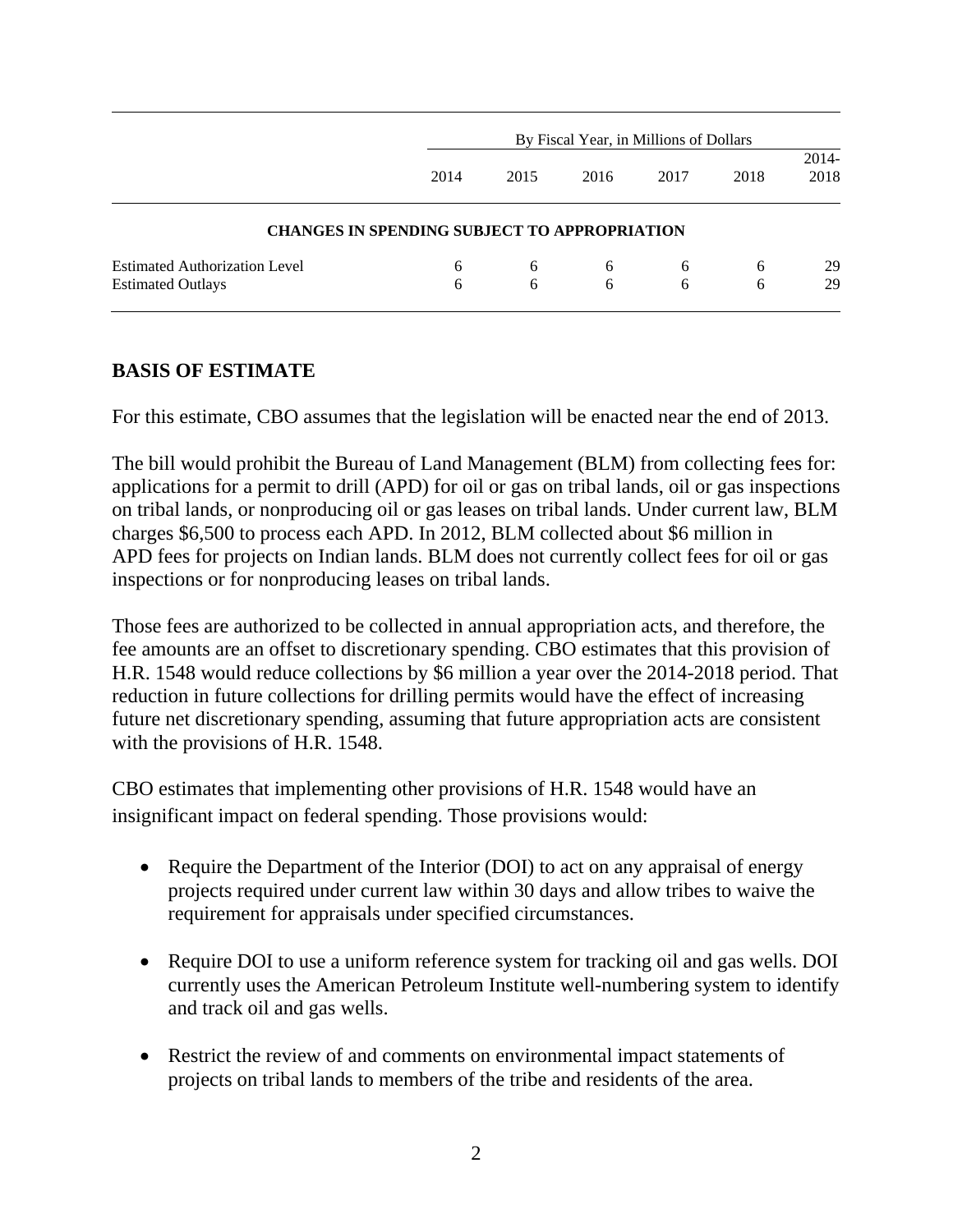- Make plaintiffs who obtain injunctions against energy projects on tribal lands but do not prevail on the merits of the case liable to the defendant for damages. Under the bill, plaintiffs would be required to post a bond with the court for 30 percent of the amount required to compensate defendants before the court could issue an injunction.
- Require DOI to enter into contracts for energy demonstration projects using timber from federal forests that is not marketable.
- Authorize the Navajo Nation to enter into commercial and agricultural leases for up to 99 years. Under the bill, the Navajo Nation also would be authorized to enter into mineral resource leases without DOI approval for 25 years. Any income resulting from those leases would be paid directly to the tribal owners or to the appropriate tribal government and would have no significant impact on the federal budget.

#### **PAY-AS-YOU-GO CONSIDERATIONS**

Enacting H.R. 1548 would affect direct spending; therefore, pay-as-you-go procedures apply. The legislation would prohibit payments of attorneys' fees under the Equal Access to Justice Act for lawsuits regarding energy projects on tribal lands. A portion of those payments comes from the Treasury Department's Judgment Fund and is recorded in the budget as direct spending. Based on information about the history of such payments provided by the Government Accountability Office, CBO estimates that any reduction in direct spending as a result of the bill would be insignificant. Enacting H.R. 1548 would not affect revenues.

#### **INTERGOVERNMENTAL AND PRIVATE-SECTOR IMPACT**

H.R. 1548 would impose an intergovernmental and private-sector mandate by requiring plaintiffs, including public and private entities, to post a bond when seeking a preliminary injunction to stop Native American energy projects. Preliminary injunctions are issued rarely and only in cases where compensation awarded by the court could not equal the potential personal damage or damage to property. The amount of the bond would be determined by the court and would be based on potential losses incurred by the defendant as a result of the injunction. The cost of the mandate would be the purchase price of bonds required to obtain a preliminary injunction under the legislation. Based on the number of injunctions that would require bonds and the aggregate value of the bonds required to reach the annual thresholds, CBO estimates that the costs for public and private entities would probably fall below the annual thresholds established in UMRA (\$75 million and \$150 million, respectively, in 2013, adjusted annually for inflation).